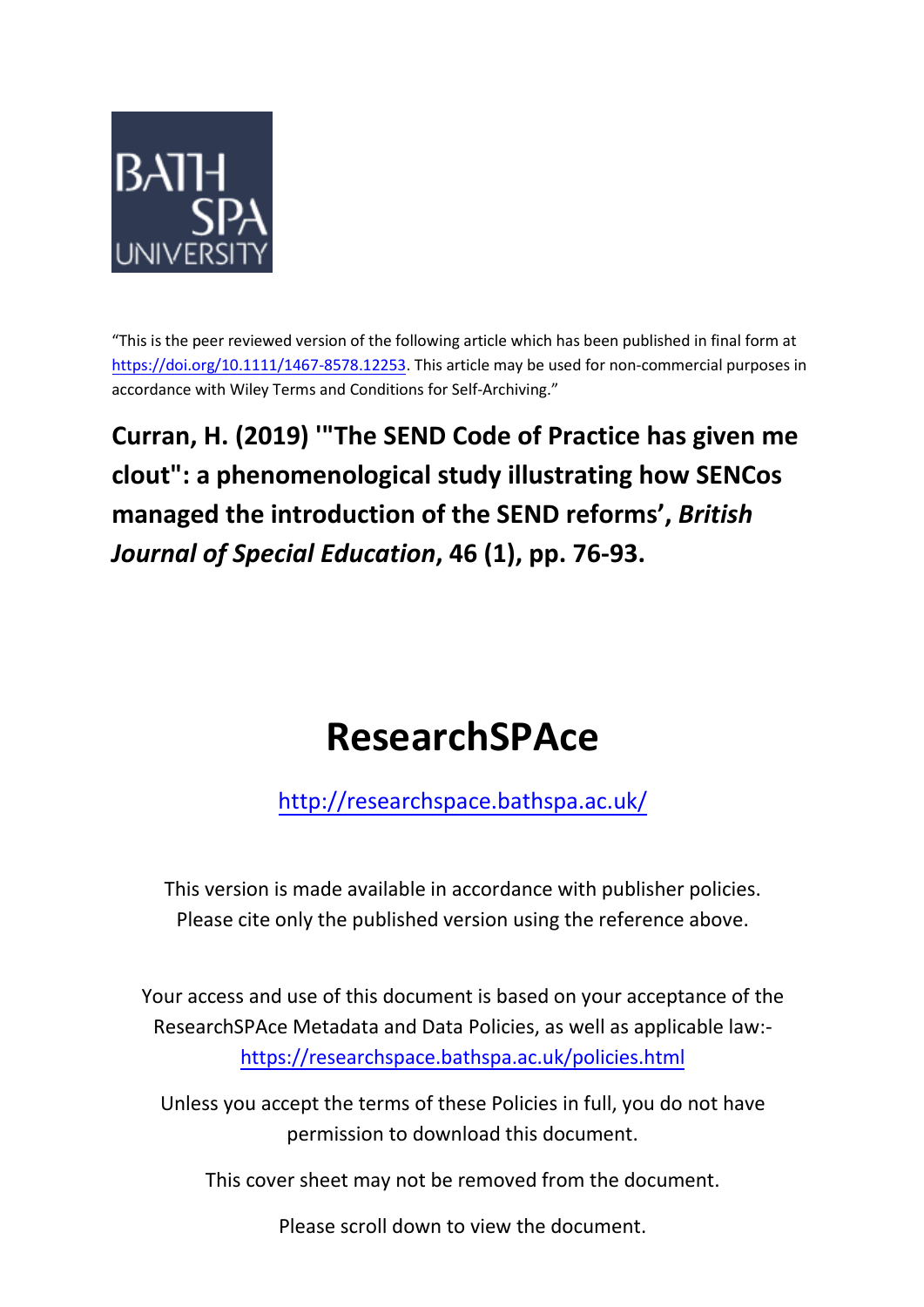**'The SEND Code of Practice has given me clout': A phenomenological study illustrating how SENCos managed the introduction of the SEND reforms** 

#### **Introduction**

The introduction of the Special Educational Needs and Disabilities (SEND) reforms were hailed in 2014, by the then Coalition Government, as 'the biggest transformation to SEND support for thirty years' (Department for Education, 2014a). The seeds of change can be traced back over ten years with the House of Commons Education and Skills Committee reporting in 2006 on the failings of the then current Special Educational Needs (SEN) system. The reform process culminated in the 2014 Children and Families Act and the statutory guidance for organisations, including schools and Local Authorities (LA), who work with children with SEND: the SEND Code of Practice: 0 to 25 years (Department for Education (DfE) and Department of Health (DoH), 2014). Small amendments followed with the current version of the SEND Code of Practice published in January 2015 (DfE and DoH, 2015) (hereafter referred to as the 2015 Code).

The 2015 Code states that the vision for children with SEND 'is the same as for all children and young people – that they achieve well in their early years, at school and in college, and lead happy and fulfilled lives' (DfE and DoH, 2015: 11). The system should be outcome focused and aspirational, with children and families at the centre. The guidance aims to create a system which is less confrontational and adversarial.

Whilst the 2015 Code (DfE and DoH, 2015) places a strong emphasis on the role and responsibilities of the teacher, the Special Educational Need Co-ordinator (SENCo) remains responsible for the coordination of provision for children with SEN (DfE and DoH, 2015). The role of the SENCo has previously been identified as an agent of change (Cowne, 2005; Pearson, 2010; Robertson, 2012); inferring that the role of the SENCo could be central to the implementation of 2015 Code. However, whilst there is emerging research in relation to the impact of the SEND reforms, research regarding how this central role implemented 'the biggest transformation to SEND support for thirty years' (DfE, 2014a) remains largely unexplored.

Yet, SEN policy is part of a wider, changing national educational landscape. As Ball and colleagues (2012) state, policy enactment does not take place in isolation and there are a number of factors which can influence the implementation of policy. Whilst the SEN system is 'interdependent' on the wider education system which encompasses 'the National Curriculum and assessment, school inspection, the governance of schools and equality legislation' (Norwich, 2014:404), it could also be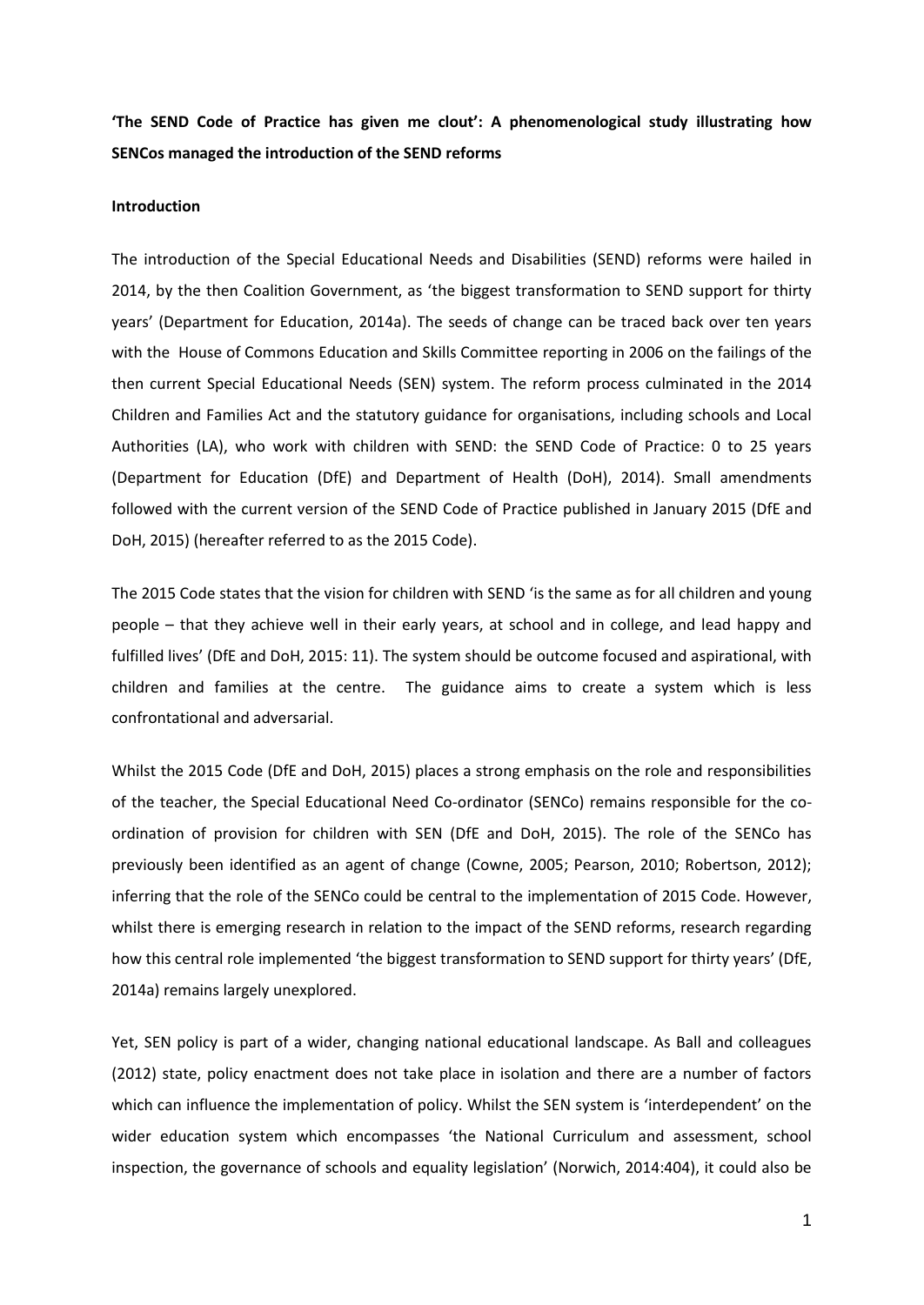argued that there is tension between 'a policy for including and a policy for the standards raising agenda' (Ellis and Tod, 2014: 2015). Changing school structures, for example, the introduction of academisation, where schools have historically been encouraged to become independent, statefunded schools outside of the Local Authority control, may have provided both support and challenge for policy implementation.

This article forms part of a wider study which examined the role of the SENCo at a time of significant policy reform, during a period of wider educational change; the study aimed to understand the role of the SENCo as a policy actor tasked with policy implementation as well their perceptions of initial impact (Ball et al., 2012).

This article discusses the themes which arose from the in-depth, semi-structured interviews carried out with SENCo participants during the first year of the SEND reforms. The interviews took place with nine primary and secondary SENCos in mainstream schools every term between September 2014 and July 2015. The interviews explored the nature of the SENCo role and the type of the activities they carried out during this period, with specific consideration given to the policy actor roles SENCos could be seen to assume, or not, during this period (Ball et al., 2012).

The findings suggest that SENCos managed the introduction of new policy by immediately taking on a leadership role, selecting out priorities and narrating these to their colleagues. This occurred regardless of senior leadership status. SENCos used new policy to drive forward both statutory and non-statutory change. Statutory guidance was seen as a tool through which change could be driven; SENCos used policy to advocate for specific elements of policy, seeking to draw others towards their identified cause.

# **The introduction of the new SEND Code of Practice**

The SEND reforms sought to respond to the criticisms leveed at the previous SEN system, specifically that the previous system was too complicated, identified issues too late, had too much duplication and did not focus on outcomes for children with SEN (Audit Commission, 2002; Warnock, 2005; House of Commons Select Committee, 2006; DCFS, 2009; Glazzard et al., 2015). Additional concerns highlighted an overly bureaucratic system, which disadvantaged parents and impinged on their collective and individual voice (Glazzard et al., 2015).

The culmination of this process was the introduction of the 2014 Children and Families Act and the related statutory guidance; the SEND Code of Practice: 0 to 25 years (DfE and DoH, 2014; DfE and

2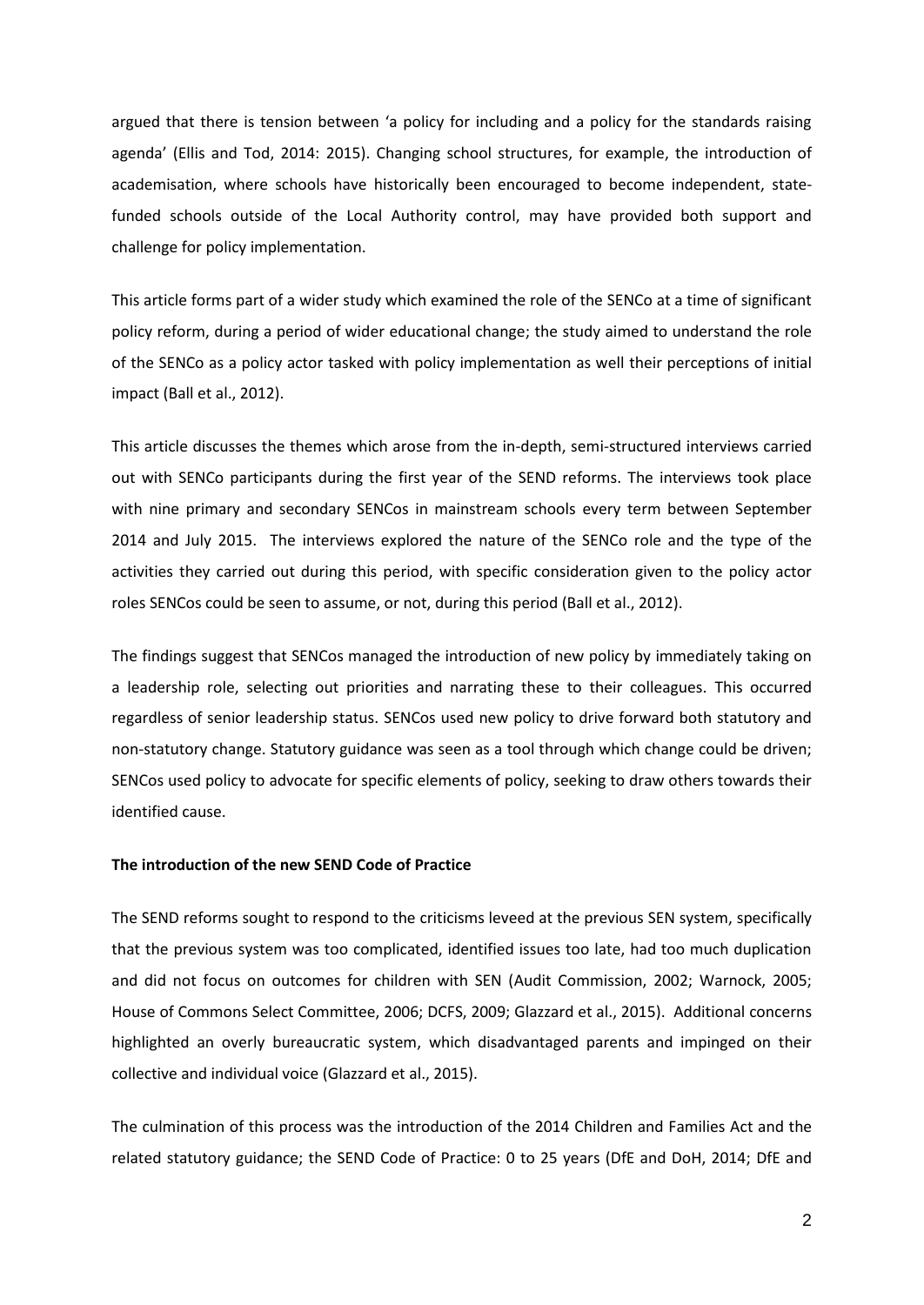DoH, 2015). The statutory requirements were due to be implemented in the early years, schools and colleges from 1<sup>st</sup> September 2014.

The 2015 Code (DfE and DoH, 2015) is underpinned by key principles which LAs must follow when executing their statutory functions in relation to children and young people with SEND. The principles state that the views of the child, young person and parents must be actively sought and incorporated and that authentic participation should be developed, particularly in relation to decision making. The principles also state that support should 'help them achieve the best possible educational and other outcomes, preparing them effectively for adulthood' (DfE and DoH, 2015: 19).

The 2015 Code (DfE and DoH, 2015) states that the aim is for a more efficient, less confrontational, system. Additional needs will be identified early, and parents will be clear about the support their child/ young person will receive. Outcomes will relate to progress but will also focus on health, wellbeing, making friends and developing a voice, amongst others. The role of the parent/ carer is central to the guidance; the need for collaboration and involvement between schools and parents is clearly stated.

Since the inception of the SENCo role in 1994 (DfE, 1994), the SENCo has played a central role in the school, translating SEN policy into practice. As Layton suggests, when citing the Teacher Training Agency SENCo standards, there was an assumption by policymakers that the SENCo would be, 'the agent for achieving a whole-school approach to SEN, thus promoting the inclusion of all pupils' (2005: 54). Latterly Robertson (2012) argued that the SENCo would be central in bringing about the changes of the SEND reforms, with Pearson et al. (2015) suggesting that SENCos were familiar with the challenges of policy reform. A view echoed by Lehane who stated that the summer and early autumn of 2014 was a 'busy time for those concerned with SEN coordination' (2016: 51). The 2015 Code (DfE and DoH, 2015), similar to the previous Code, stipulates that it is advantageous for the SENCo to be part of the Senior Leadership Team (SLT), although this is not a requirement. Yet, Pearson (2008) argues that the role of the SENCo is typically not in a senior position and, consequently, the role itself can be ineffective at influencing whole school policy.

## **The policy actor typology**

The work of Ball and colleagues (2012) could be considered useful to further explore how SENCos implemented new policy, despite reported issues regarding seniority and status (Pearson, 2008). Ball and colleagues suggest that individuals take various policy positions during a period of policy implementation. Ball and colleagues have identified that there may be specific aspects of policy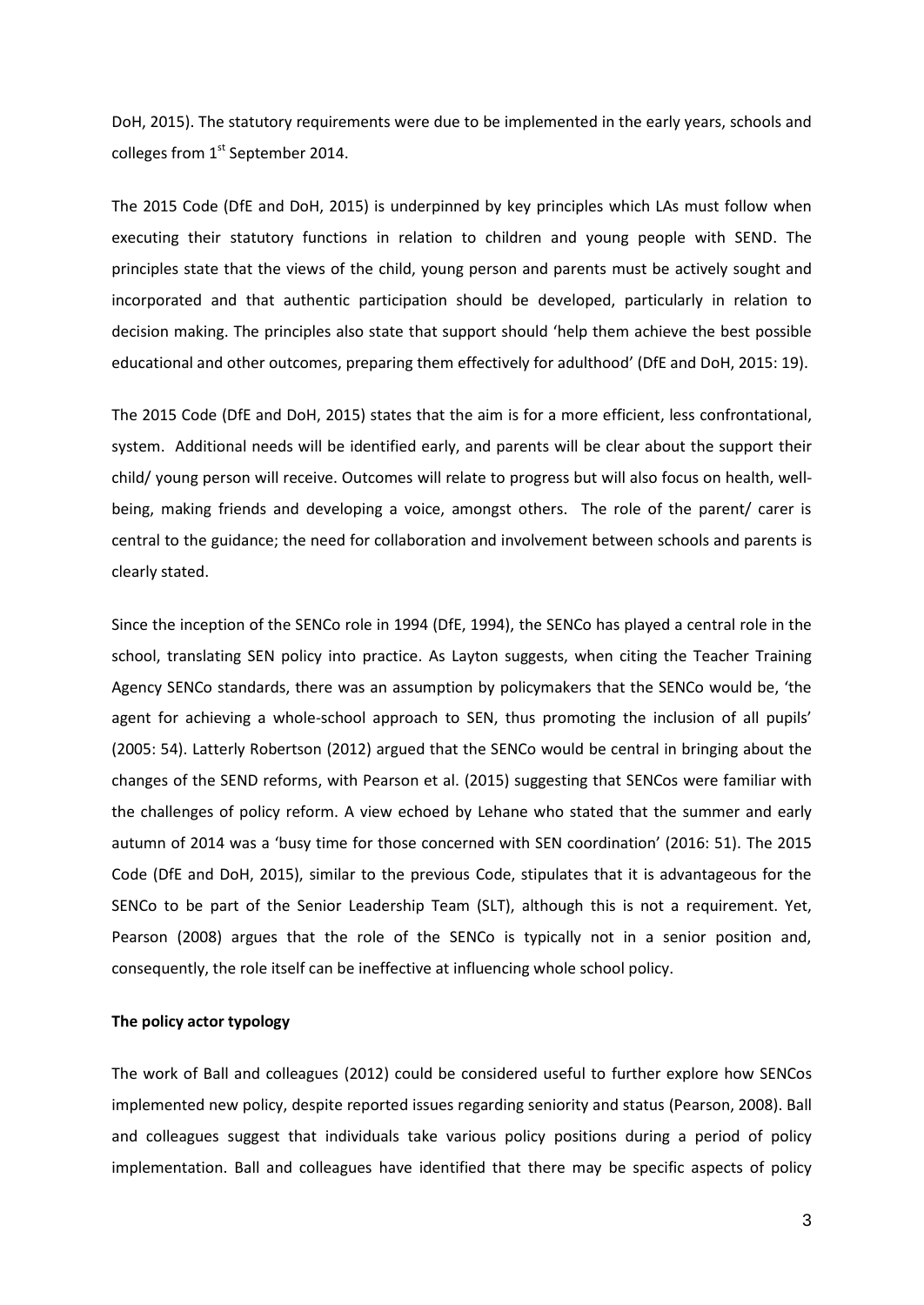work which are attributable to 'eight types of policy actor or policy positions which are involved in the making meaning of, and constructing a response to, policy through the processes of interpretation and translation' (2012: 49). This led to the suggested policy actor typology outlined in table 1.

Ball and colleagues suggest that that the actor types assumed during policy enactment, as described in table 1, are 'not necessarily attached to specific individuals, nor are they fixed, unified and mutually exclusive "types" of teacher in every case' (2012: 49). This suggests that the role of the SENCo, as a policy actor at a time of policy implementation, may be changeable, static or hold various roles concurrently. Such positions may also be dependent on the nature and activity of the individual at the time, as well as with whom the SENCo may be working with at the time.

This article seeks to apply the policy actor typology to explore the role of the SENCo as a policy implementer at a time of SEND reform. This is particularly significant not only due to the breadth and complexity of the role (Szwed, 2007a: Szwed, 2007b; Qureshi, 2014) but also because the role in practice does not reflect policy (Szwed, 2007b; Pearson, 2008). Additionally, international models of the SENCo role which incorporate senior leadership, for example in Hong Kong where the SENCo role is part of the deputy head role, have not been adopted in England (Poon-McBrayer, 2012). As such this can make the application of the SENCo role in context problematic, which could have wider ramifications for the implementation of new SEND policy in schools.

#### **Research design**

The study took a phenomenological approach, over the first year of SEND reform. The research design consisted of five phases:

- Phase one: a context-setting questionnaire which gathered initial views regarding the SENCos' understanding of the reforms and their views of preparedness (n=54).
- Phase two: semi-structured interviews with a group of SENCos, which explored the questionnaire responses further (n=9).
- Phase three: termly semi-structured interviews with the SENCos from Phase two. Interviews focused on the SENCOs' narration of the SEND reforms for the first academic year of implementation (n=9).
- Phase four: a second questionnaire, focused on the SENCos' perceptions of the first six months of the reforms (n=74).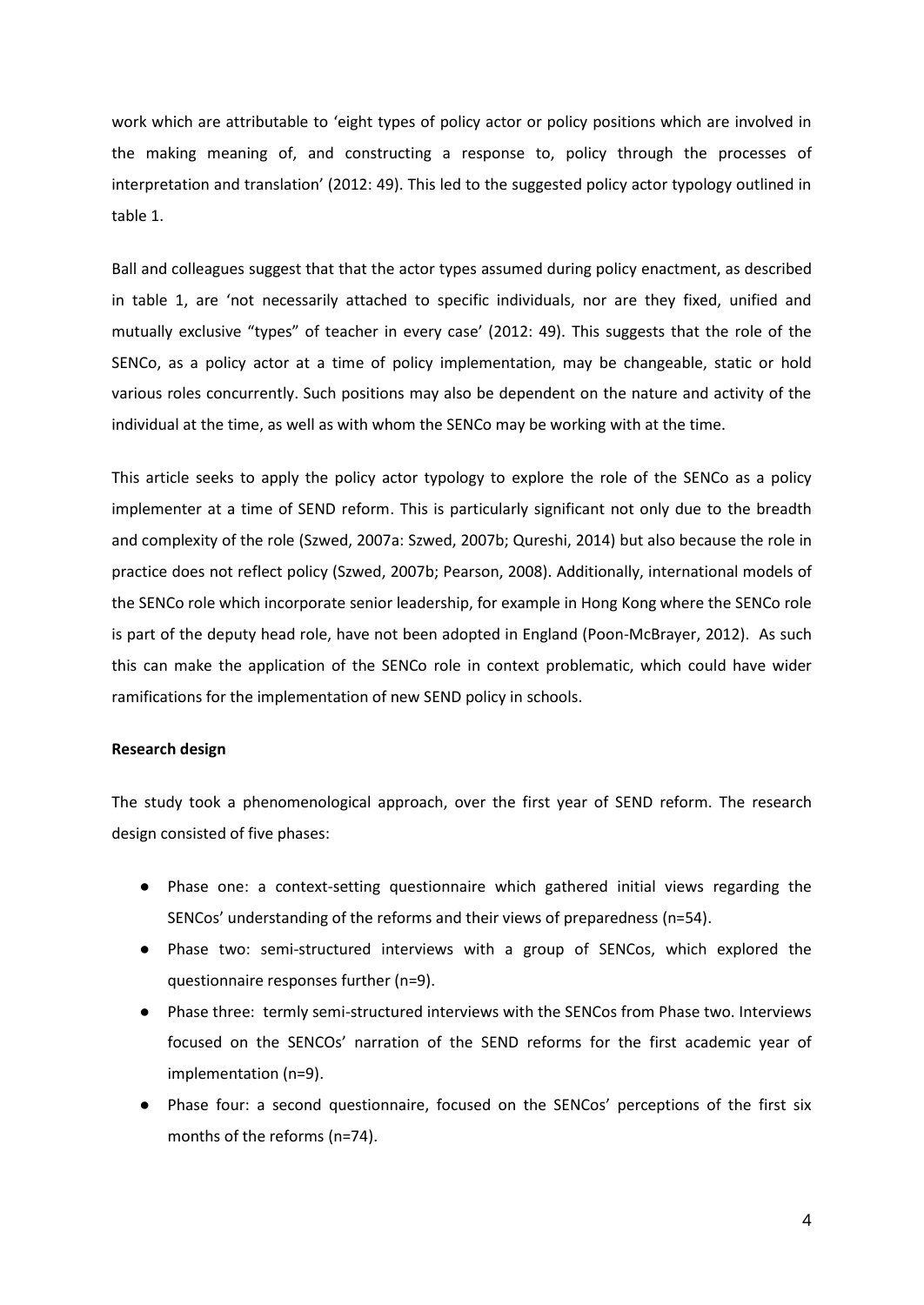● Phase five: a final questionnaire to a broad group of SENCos reflecting on the first year of reform (n=40).

Phases four and five involved a broader group of SENCos, both in terms of experience and geography than Phases one, two and three. This article will report on Phase three.

# **Phase three**

The purpose of this phase was to collect the long-term data which explored the experience of the SENCo as a policy actor at a point of policy reform. The aim was to work with a group of individuals and to interview them at the end of every new term (old half term) for the first academic year of the SEND reforms.

Phase one and two had indicated that SENCos took a prominent role in determining how and when policy would be implemented. They prioritised, and led on, a range of actions. Therefore, phase three sought to explore these themes over the course of the academic year.

The semi-structured interviews at phase three explored the following areas:

- SENCo activities; both general and SEND reform related
- Reflections on the SENCo role
- Barriers and enablers to executing the role
- The SENCos' perceptions of the implementation of the SEND reforms to date.

An interview schedule was piloted with thirteen educational professionals before the final semistructured interviews were administered. SENCos were given a choice of telephone, Skype or FaceTime. All participants chose to conduct the interviews via telephone. The interviews lasted between eleven minutes – fifty-two minutes. The average length was twenty to thirty minutes.

A thematic analysis (TA) approach was applied during data analysis (Braun and Clarke, 2013). Following the transcription of the interviews, each interview was coded, completely, considering the selected research questions and aims in relation to familiarity with the data and emerging ideas. The codes were then individually analysed by searching for themes and sub-themes. The findings have been reported and analysed using the policy actor typology (Ball et al., 2012).

# **Participants for Phase three**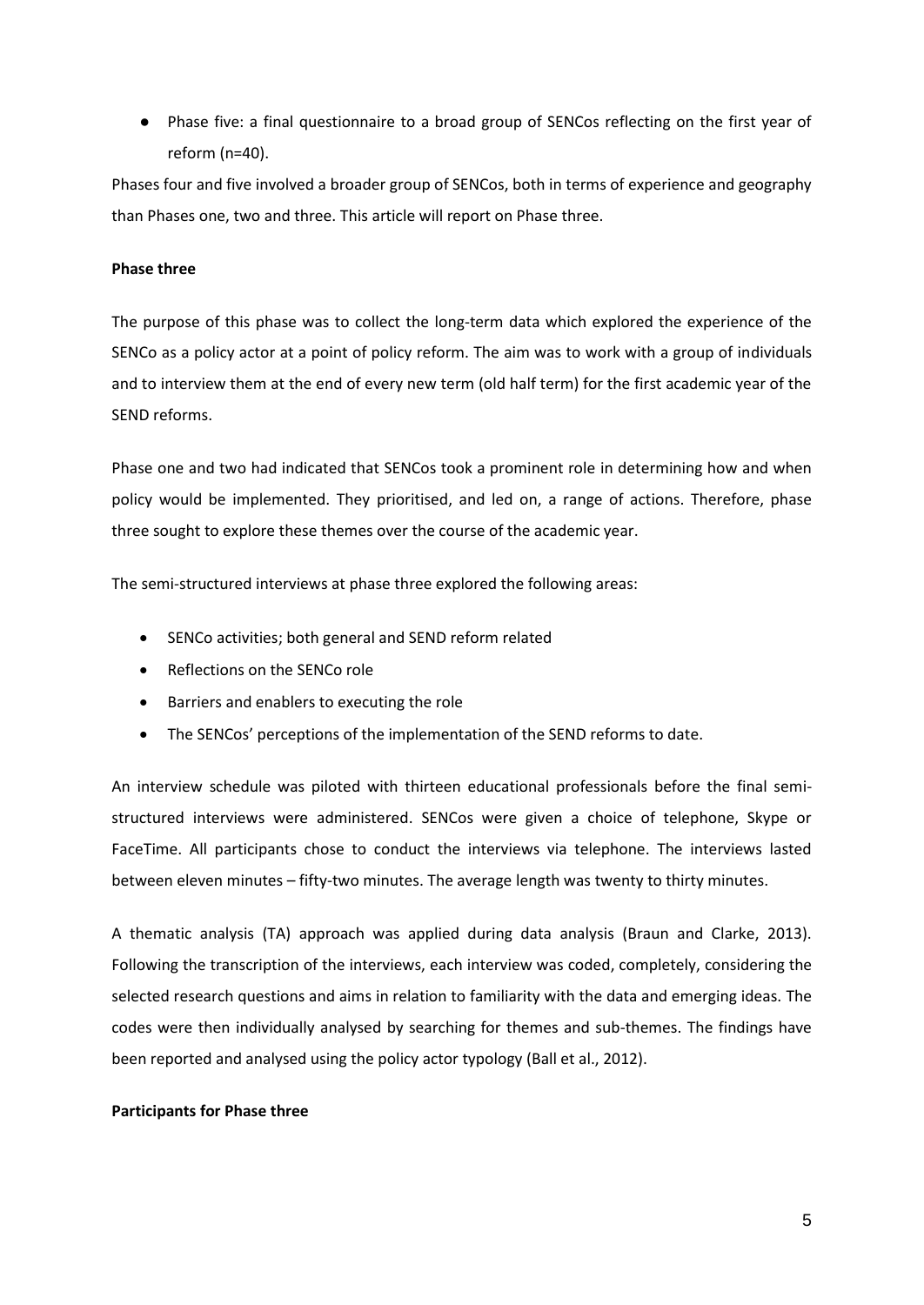As per the earlier phases, the sampling method was specialist group sampling, with the aim of creating a representative sample. The group consisted of SENCos, in post, working within maintained primary and secondary schools and academies in England. All SENCos had completed the National Award for Special Educational Needs Coordination. The criteria for the sample was based on the mandatory criteria for the role of the SENCo in maintained primary and secondary schools and academies (DfE and DoH, 2015).

Due to the sampling methods, the participants were all were relatively new to the role of SENCo. All, bar one, had been in the post for one year at the start of the study. One participant had been an assistant SENCo and taken on the role of SENCo at the start of the study. Just under half of the participants held additional teaching responsibilities; this is broadly in line with larger studies (Tissot, 2013; Pearson et al., 2015). Three SENCos from the sample were part of the SLT. This reflects previous research which indicates that membership to the SLT is mixed (Oldham and Radford, 2011; Tissot, 2013; Pearson et al., 2015). Non-contact time for the SENCos within the sample was variable. Of the SENCos who held teaching responsibilities (n=4), non-contact time to execute the role varied from none, to half a day/ day per week. This, therefore, provides a range of experience in terms of additional responsibilities, time to execute the role and seniority (Pearson et al., 2015).

In terms of school representation, the balance between primary and secondary schools was broadly reflective of the national data at the time (DfE, 2016) (n=5 primary and n=4 secondary). The schools were located within four unitary authorities and one borough council. At the time of data collection, the schools represented a mix of both Local Authority (LA) controlled and Academy schools, with two primary academies and 3 secondary academies. One school was a teaching school. This is pertinent as teaching schools are denoted by the DfE as 'strong schools led by strong leaders that work with others to provide high-quality training, develop and to support new and experienced school staff' (DfE, 2014b).

The school contexts were all varied. In terms of size, the smallest primary school was a village primary school with a population of 73 and the largest had a population 510. The smallest secondary school had a population of 470 and the largest had a population of 1789. This again reflects the varying experiences of SENCos working in a variety of contexts (Hallett and Hallett, 2010; Pearson et al., 2015)

#### **Findings from phase three**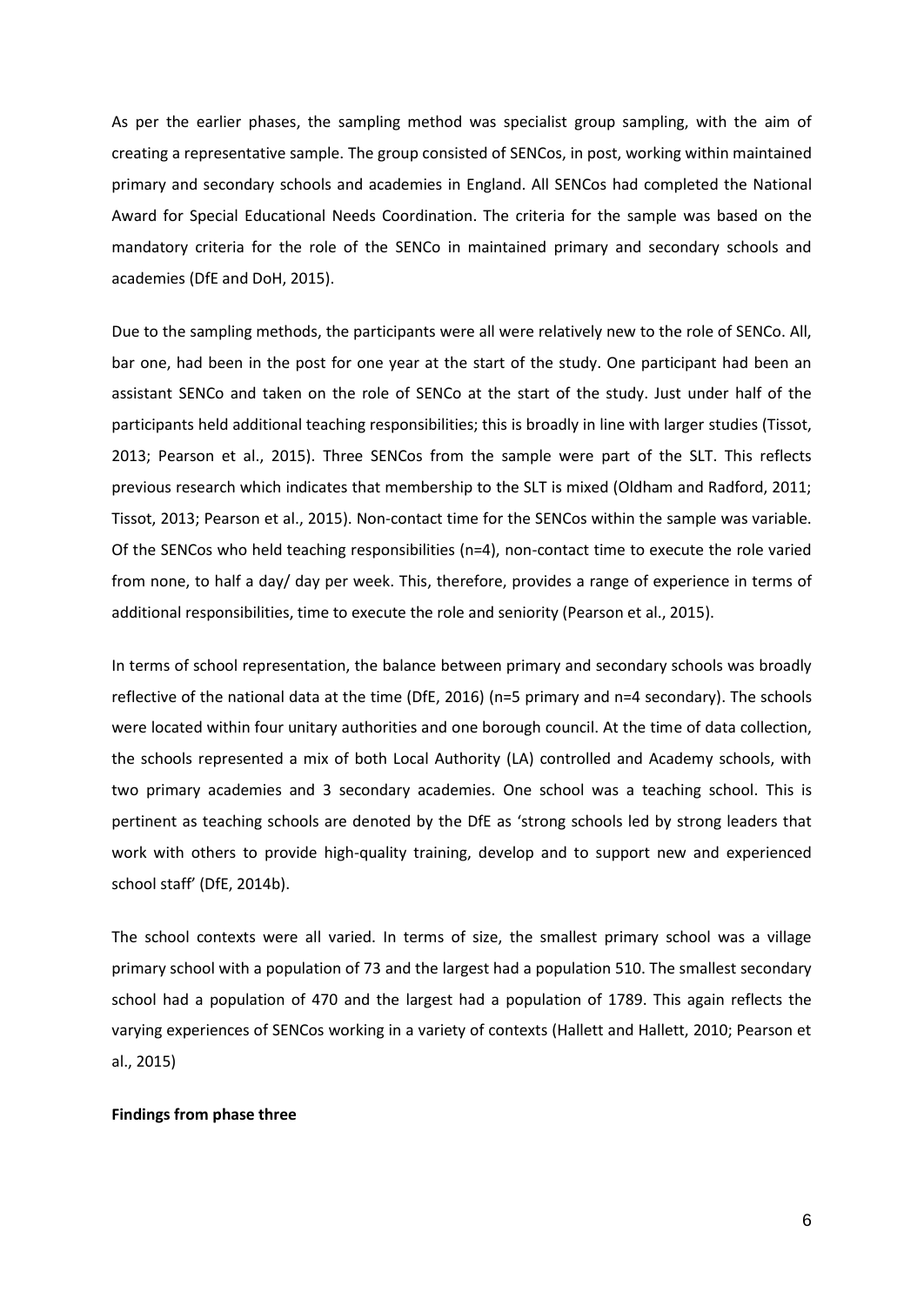The following discussion explores each of the eight policy actor types and the degree to which, or not, the SENCo participants could be seen to assume these roles.

## **The role of narrator**

The findings from this study illustrate that the SENCos immediately responded to the introduction of new policy guidance by selecting and narrating aspects of the 2015 Code (DfE and DoH, 2015). SENCos began by identifying and selecting both the statutory and non-statutory elements of the 2015 Code which they felt needed to be addressed within their setting; this selection began before the official guidance was finalised, with SENCos referring to draft advice before September 2014. SENCos quickly assumed this role and immediately began to implement school-wide change, regardless of seniority; a role echoed throughout all the phases of the study. Whilst there were statutory elements of the guidance which determined the way in which SENCos prioritised activities, for example, the requirement to have a SEND information report is statutory (DfE and DoH, 2015), SENCos were also using the new guidance to advocate for their self-determined priorities.

Despite the SENCos within this study assuming a lead role in 'deciding' policy, only three of the nine SENCos at phase three were members of the SLT. Therefore, the majority of SENCos within this study were taking a lead implementation role without the formal status of SLT membership. Policy interpretation and narration tend to be primarily assumed by head teachers and senior leaders (Ball et al., 2012). This presents an interesting juxtaposition; the SENCos were assuming a lead role in driving school change yet lacked the formal status that SLT membership can bring, which, it could be argued, is essential to effect change. Yet, SENCOs did not perceive this to be, necessarily, a barrier.

It has been argued that the 2015 Code lacks specific guidance and clarity and is less prescriptive than previous versions (Norwich, 2014), perhaps reflecting not only the view of an increasingly school-led system, but also Ball and colleagues' (2012) suggestion that sometimes the onus is on the school to develop and interpret policy when it has not yet been developed by the policymakers. This view is reflected within the findings from this study, with SENCos suggesting that they were implementing their interpretation of the guidance. SENCos viewed this as both a concern and an opportunity. SENCos believed that this approach could lead to a varied interpretation of national policy within schools, yet also allowed them the freedom to take charge of processes.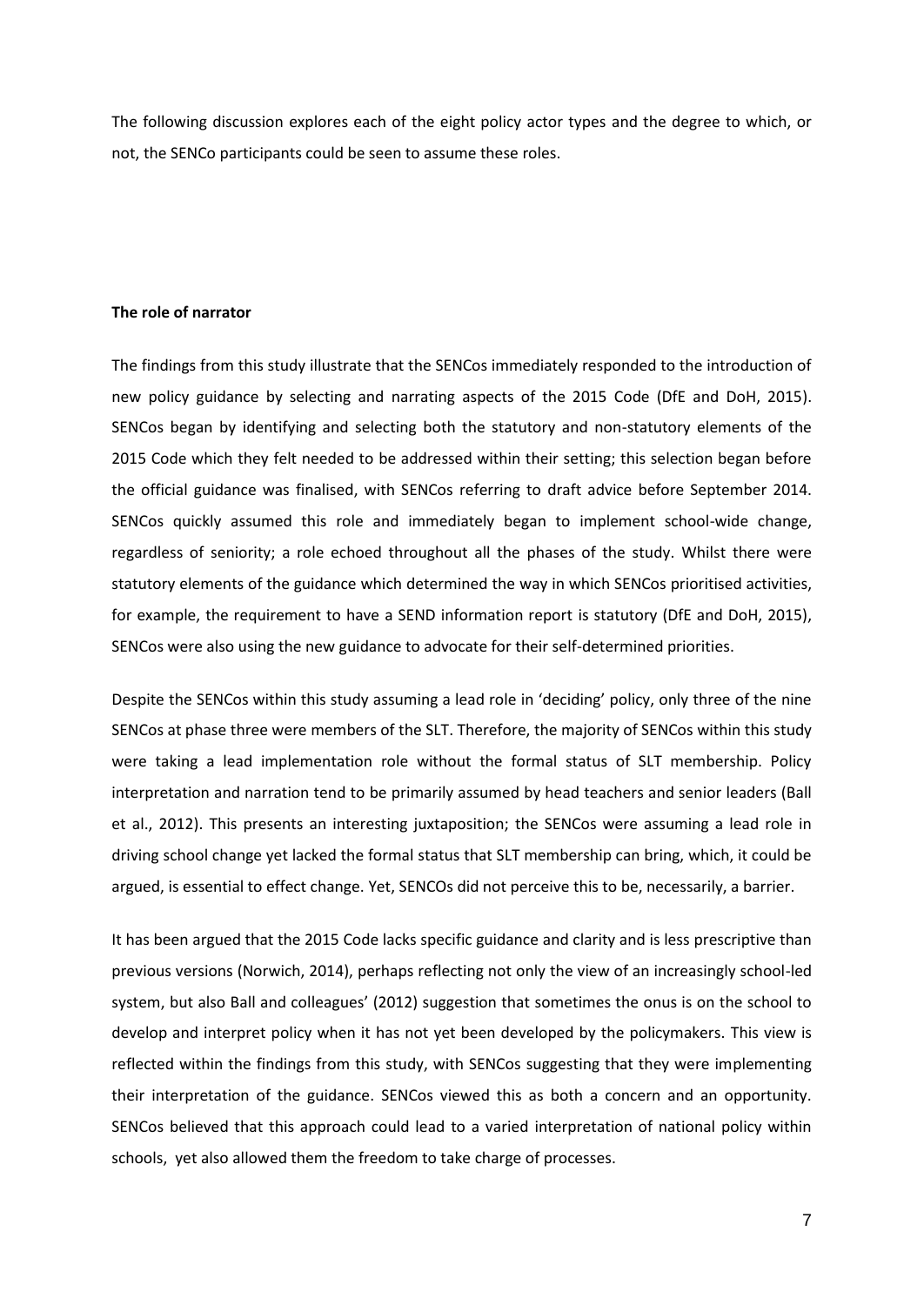The findings also indicate that priorities were determined, and decisions were often made, in isolation without apparent wider support. The research suggests that the issue of narrating new policy within a set of wider school policy priorities was challenging for the SENCos; particularly for SENCos who were not part of SLT. The findings suggest that the introduction of the SEND reforms at the same time as the New Curriculum (DfE, 2014c) was problematic for SENCos, due to the primary focus on the latter in schools. The SENCos within this study echoed this tension of competing policies and how to negotiate these, while also having to consider their alignment to new and existing policies, many of which they may find 'controversial and challenging' (Brundrett, 2011: 339). Such feelings may be exacerbated by a lack of experience of the SENCo or their understanding of the wider school picture; not being an SLT member could make it difficult to have a holistic picture of school policy (Oldham and Radford, 2011). This raises questions regarding how effectively SEND policy can be embedded if priorities are determined and decisions are made in isolation, without the involvement of SLT.

Yet, the findings from this study suggest that the SENCos did not necessarily want to be part of the SLT, despite the argument that this is the most effective way of managing the strategic aspect of the role (Tissot, 2013). The findings did, however, suggest that SENCos were concerned about issues regarding the seniority and status of the role. Feelings of loneliness, being 'stuck in the middle' and a lack of clout regarding the practical execution of policy were also reported, as well as feelings of wider accountability for developing an inclusive ethos. The SENCos reported that they felt undervalued. This extended beyond the school settings, with SENCos suggesting that some external agencies undervalued the professionalism of the role. This presents an interesting position where SENCos appeared to be naturally assuming a senior role regardless of their official designated authority, driving forward change, whilst feeling undervalued. It may be argued that such issues could be alleviated through SLT membership for example, as this would provide opportunities for elevating the seniority of the role, as well as sharing responsibility. Yet, whilst automatic SLT membership may be the natural solution, the underlying tension suggested by this study is not just that SENCos are not invited to join SLT, they do not want to be.

#### **The role of entrepreneur**

Despite such reported concerns, the findings from this study illustrate that the SENCos were thinking about how to bring colleagues on board and 'make it easier' for them; SENCos were seeking to 'mak[e] policy palatable and mak[e] it happen' (Ball et al., 2012: 50). They were acting as an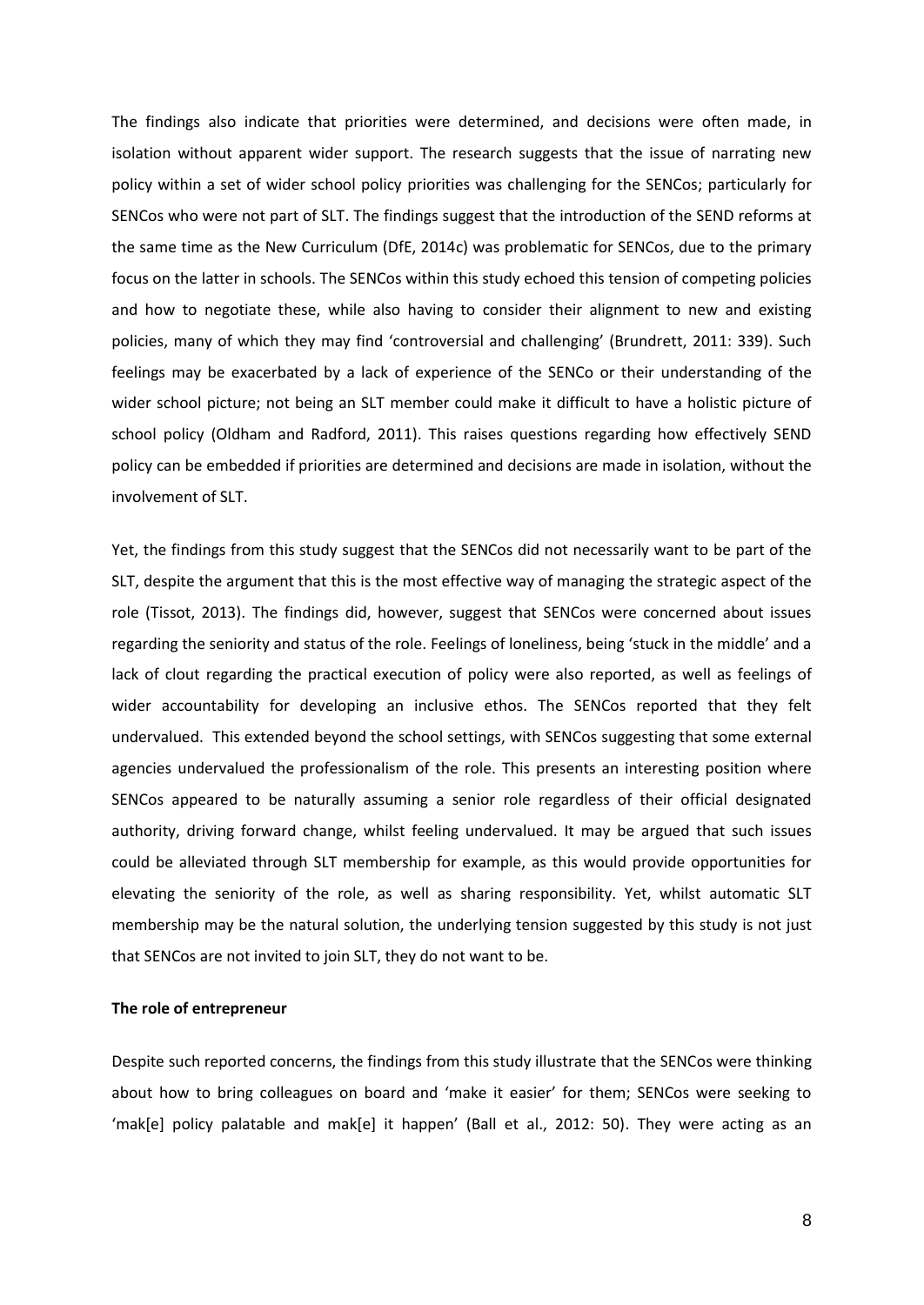entrepreneur which suggests that the SENCos were finding alternative means to create whole school change, other than SLT status.

The findings suggest that the SENCos carried this out through a myriad of ways and that *entrepreneurial advocacy* was not always through overt means. The SENCos described the various ways in which they engaged staff within new policy initiatives, including the immediate adoption of new language, for example, the phrases 'outcome focused' and 'with the child's family at the centre' figured prominently in the interviews when the SENCos were describing interactions with staff. SENCos put up information boards and held 'drop in surgeries' for teachers. SENCos also described how they modelled the process of identifying and supporting children with SEN through the introduction of new processes, for example, new person-centred practices. In addition to this, there were more overt methods of implementing change, such as specific SEND reform training for staff.

Such methods may be considered subtle or measured, yet this illustrates a central finding from the study which relates to the way in which SENCos used new policy as a vehicle to effect change. The application of such methods may reflect personal investment in policy principles as well as highlighting how alternative means to drive change can be adopted when seniority may be lacking. The inference from the SENCos across all the study's phases was that legislation could bring personal distance *and* legislative clout when introducing change. SENCos may hence be acting as *covert entrepreneurs* when leading policy change and using policy as a means through which to effect change.

The findings from this study indicated that the SENCos felt invested in the new policy principles, even if they critiqued certain aspects. SENCos reported that they felt responsible for provision; social and emotional, as well as academic. SENCos reported feelings of responsibility in relation to securing good outcomes for children and facilitating family leadership. These areas reflect the central principles of the SEND reforms (DfE and DoH, 2015) and perhaps indicate professional investment as well as the longer-term government policy drive towards inclusion (Dyson and Gallannaugh, 2007). Yet this does call into question issues related to SENCo well-being if they are experiencing such significant feelings of responsibility, without a wider, more senior team to look to for support.

## **The role of enthusiast and translator**

The findings suggest that while SENCos were acting as policy narrators and entrepreneurs they were also acting as policy enthusiasts. SENCos felt that *modelling* inclusive practice was essential; this was particularly evident from the interviews with the SENCos who retained teaching responsibilities.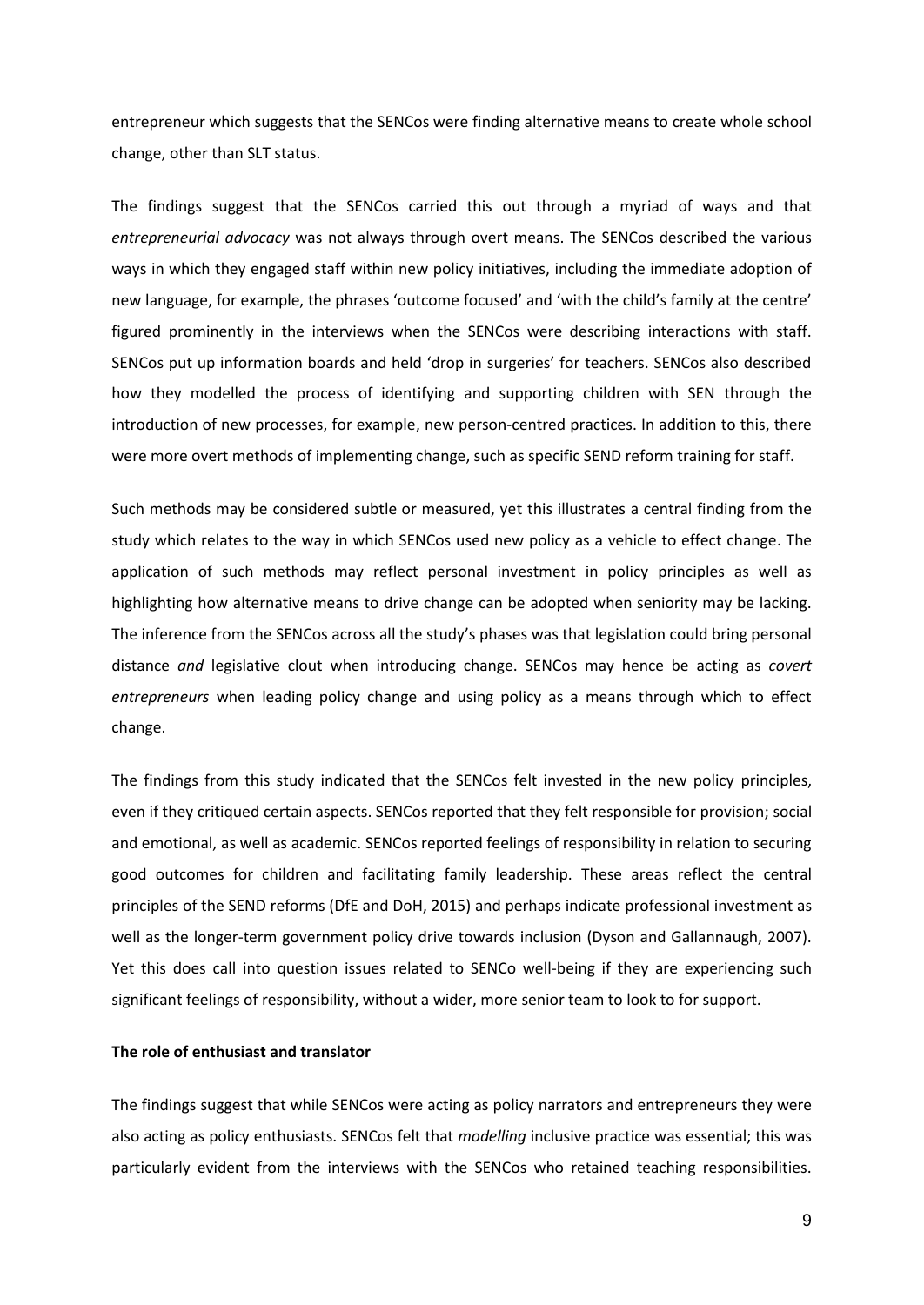Such an approach allowed SENCos to demonstrate the opportunity of new policy, for example, the new Assess, Plan, Do, Review procedure (DfE and DoH, 2015), thus demonstrating another way in which SENCos mitigated their lack of official seniority. Certainly, within this study, the SENCos reported how they wished to demonstrate that policy was 'do-able' to colleagues, illustrating that new processes were attainable.

However, it is interesting to consider how the role of *enthusiast* may change over time. The findings of the study suggest that the SENCo role is broadening in response to diminishing resources. This suggests that it may be more challenging for the SENCo to model effective practice if their role extends and opportunities to model diminish.

The findings from this study also indicate that SENCos were seeking to recruit others to their cause to champion policy. SENCos reported on the development of mini informal SEN teams and departmental SEN champions. It could be argued the idea of developing teams within SEN may become increasingly important as the role of the SENCo extends, but also whilst SLT status remains optional.

## **The role of transactor**

The findings from the study illustrate that the SENCos clearly felt accountable, although this was not related to typical accountability measures such as monitoring children's progress. Feelings of accountability related to advocacy for children and parents and the development of inclusive policy. The role of the transactor is typically seen by colleagues as acting, reporting and accounting for new policy (Ball et al., 2012). The findings illustrate that SENCos felt accountable when trying to access provision for individuals, with SENCos arguing that this was necessary when reviewing provision or trying to access additional services from the LA. SENCos reported feelings of being 'in the middle', particularly because they had to convey messages between parties. When SENCos had to account for and evidence policy, specifically for individuals, this could cause tensions between parties, for example, parents, teachers, SLT, school business managers and governors. SENCos from the study who were part of Multi Academy Trusts particularly commented on this issue, citing the additional layer of management/ bureaucracy which brought about the need to advocate and mediate.

It could be argued that the transactor role represents the pressures of the multi-faceted SENCo role, particularly since measures of accountability for children have gained prominence through SEN legislation (Children and Families Act, 2014; DfE and DoH, 2015). This further underpins not only the importance of the role but also the fragility due to continuing issues related to status and support.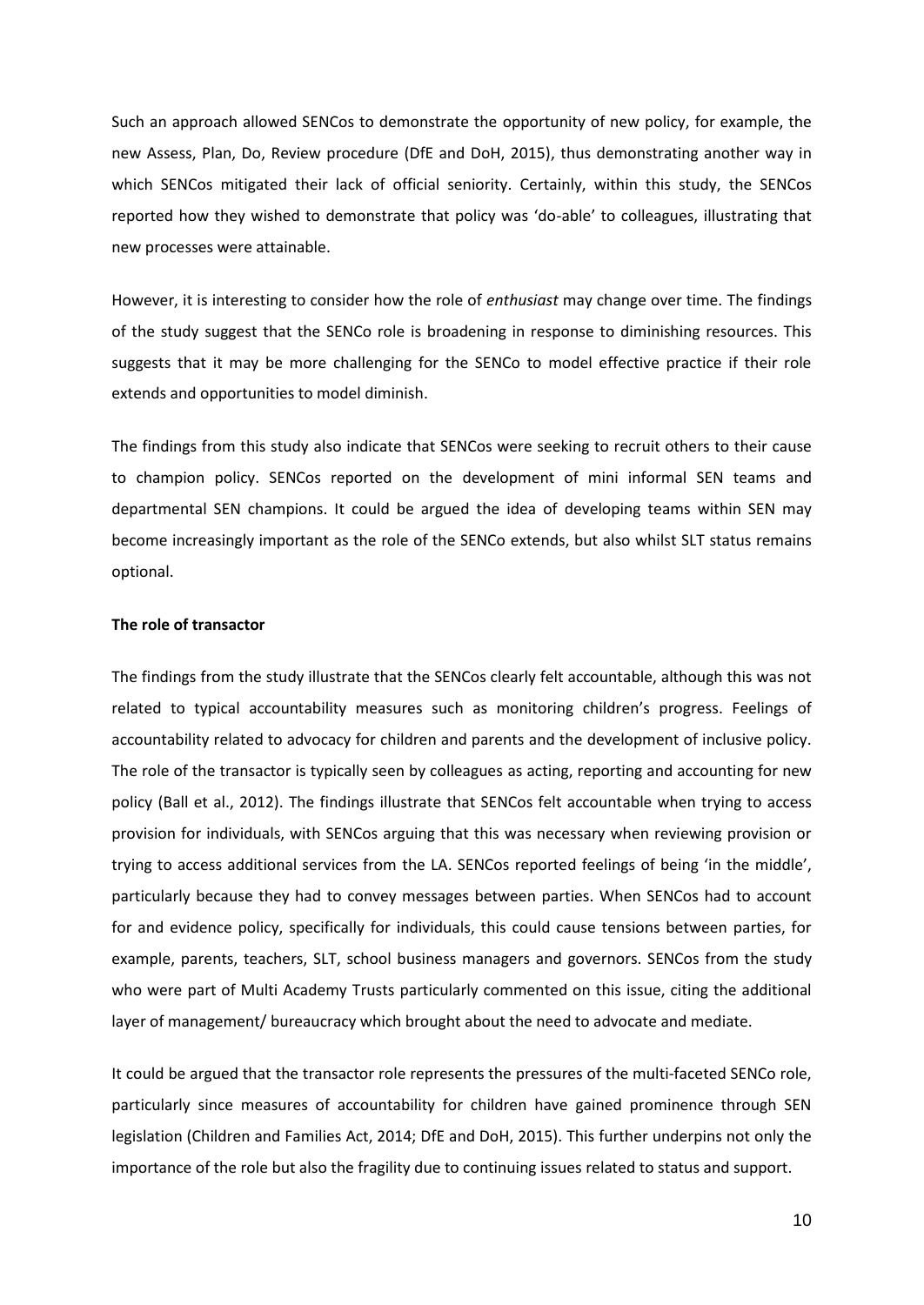#### **The role of the receivers**

Whilst the findings illustrated that SENCos quickly took on board new policy initiatives, the findings also suggest that some SENCos adhered more rigidly to the guidance. The role of the policy receiver may reflect a lack of confidence in their role and their lack of understanding of the new policy or indeed their lack of experience. Equally, it could be due to a lack of clarity within the guidance (Norwich, 2014). This could present issues for driving forward change in schools, particularly if the SENCo role remains marginalised and lacking in status.

## **The role of the critic**

The findings from this study did not highlight a specific role for the SENCo as a critic, a role Ball and colleagues describe as 'marginal and muted' (2012: 61). Despite being critical of the policy, particularly regarding LA support to implement the SEND reforms, SENCos still quickly took on the role of policy narrator, entrepreneur and enthusiast. The findings did not suggest that their criticisms were taken further, for example to their head teacher or the LA. However, some SENCos reported that they had stopped engaging with LA support as they did not perceive it to be useful. In addition to this, the findings illustrate how SENCos 'protected' staff from some of the wider, more substantial changes which may indicate a critique of the policy itself or a reticence to add to their colleagues' workload.

It could be hypothesised that there are reasons why SENCos did not assume the role of the critic; including the lack of time and space to reflect critically on the new policy (Ball et al., 2012). However, it could also be argued that there were others within the school who were providing this critical, counter voice. The findings from this study suggest that teacher resistance was a factor for SENCos when trying to effect change, thus perhaps illustrating the voice of the critic. However, this should not be assumed as there may be other reasons as to why the teachers demonstrated resistance to change. This may be related to feelings of reform fatigue or the historical experience that criticising new policy and initiatives does not have the desired effect.

## **The role of the outsiders**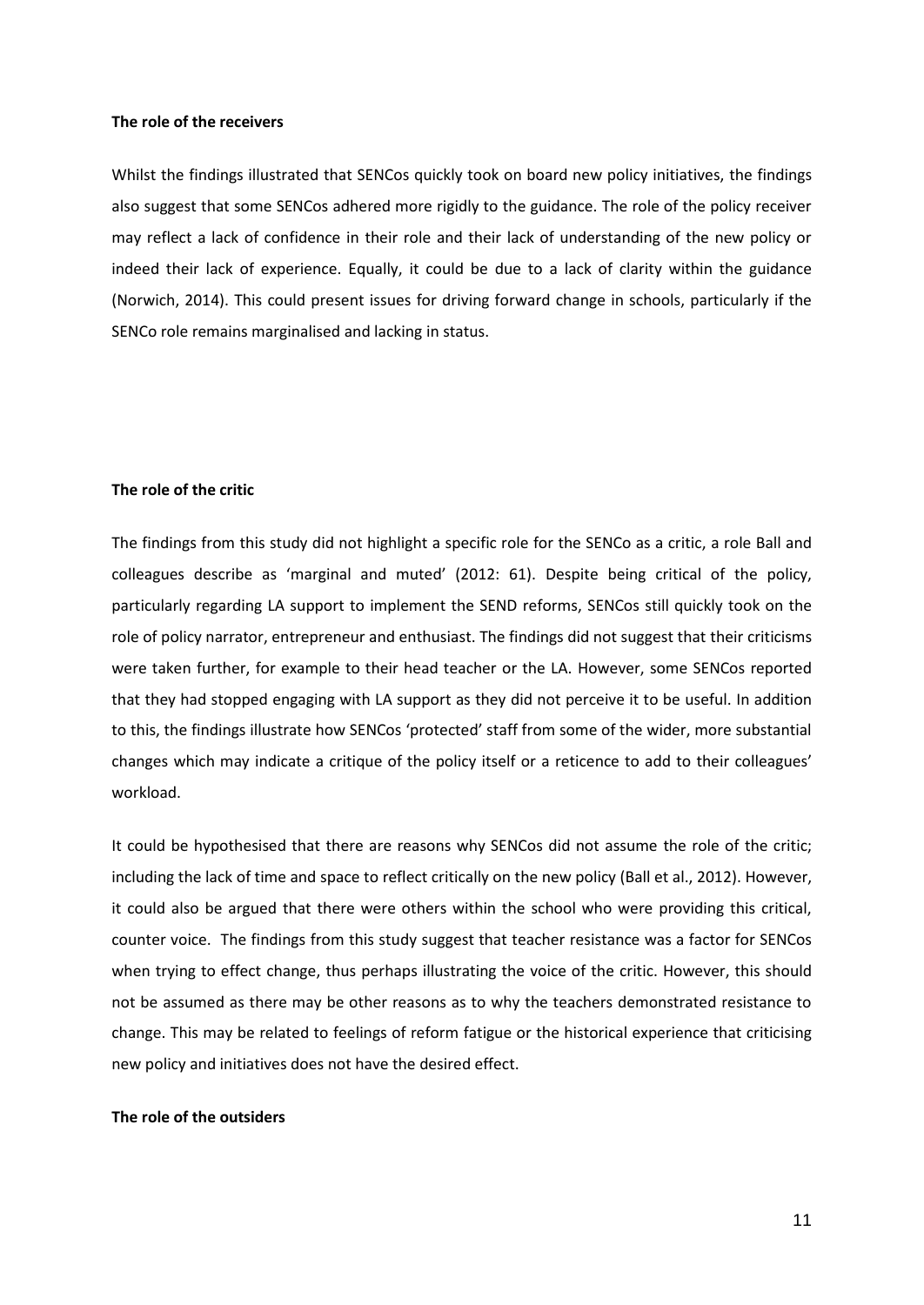It is notable that one aspect not addressed in depth within this research was the notion of the outsider policy actor (Ball et al., 2012). This reflects the idea that not all policy development is school-based and considers the wider voices of the other stakeholders who are invested, or involved, in the implementation of policy. The LA is cited by Ball and colleagues (2012) as a typical example of an outsider; this would be a pertinent area for future SEND reform research.

#### **Concluding comments**

In summary, the findings from this phase of the study illustrate that the SENCos, at a time of policy implementation, could be seen to assume a number of policy actor roles concurrently. Through using the policy actor typology (Ball et al., 2012), the findings from this study indicate that the SENCos took the lead narrating role when selecting, determining and interpreting new policy. SENCos could be seen to assume this role immediately, before the statutory guidance was finalised, through both direct or indirect means. They were beginning to determine how policy would be interpreted in their settings, regardless of SLT status.

SENCos were seeking to lead through determining and potentially influencing wider SEND priorities including the schools' inclusive approach for children with SEN, regardless of their level of experience, seniority, support, without the specific guidance they desired. SENCos were seeking to lead via alternative means in the absence of traditional forms of leadership, through using new policy as a tool and through actions which sought to recruit others to their cause. SENCos were actively advocating for SEND reform policy.

This suggests that the SENCos were determining priorities and acting strategically alone during this period of implementation. Yet, whilst SENCos reported feelings of being undervalued which they related to a lack of support and status, the SENCos did not see joining the SLT as a desirable option despite research previously advocating that this is the most effective approach in the execution of the role (Szwed, 2007a; Pearson, 2008; Oldham and Radford, 2011).

A lack of SLT status was not viewed as a significant barrier to the role, yet it could be argued that this approach may have a wider impact on the role. SENCos were clearly invested in the SEND reforms, which led to feelings of responsibility which extended beyond the operational elements of SEN provision and encompassed feelings of accountability, both for children and parents and for developing an inclusive ethos. A potential concern is the solitary nature of the role, amidst such feelings of responsibility and accountability, and the impact this may have not on SENCo well-being, as well as retaining SENCOs in the post.

12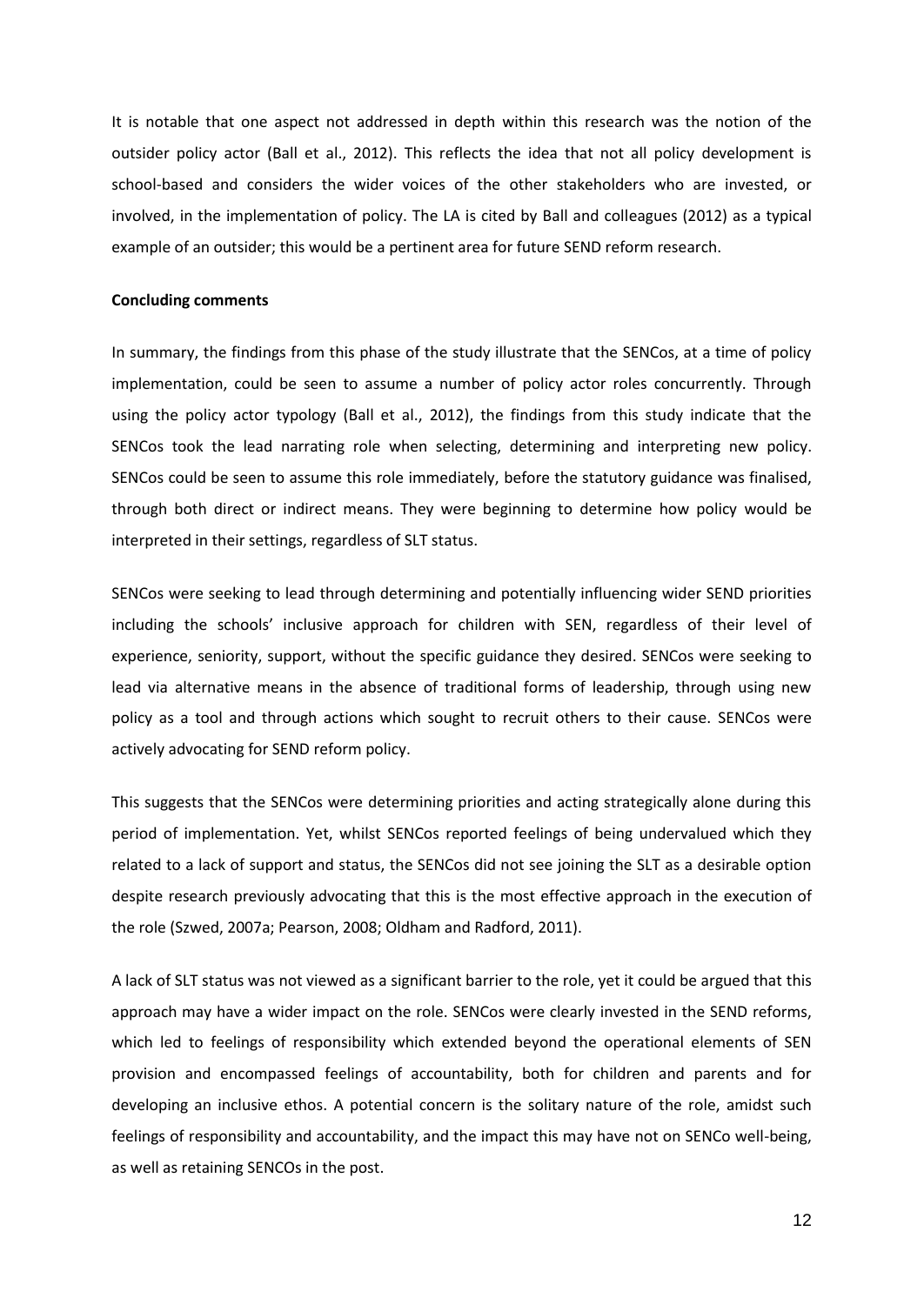An additional barrier related to the SENCos' experience and confidence to undertake policy implementation. This concern was echoed in the findings of this study which suggest that some SENCos potentially lacked experience or confidence in either the new policy or their role. Equally, SENCos reported that they felt the guidance was not specific enough. This, therefore, raises questions regarding the position and prominence of inclusive policy at a time of significant reform, if the SENCo role remains one which may lack clarity, guidance, seniority and support.

Finally, despite the frustrations voiced regarding the introduction of new policy, and the myriad of policy actor roles concurrently assumed, the findings from this study imply that the introduction of new statutory guidance can provide the required weight, or clout, to bring about change, particularly if a role is viewed as marginalised or lacking in status (Rosen-Webb, 2011). From the perspective of the SENCo, this implies that the SEND reforms may have provided an opportunity for the SENCos to act in a strategic manner, which potentially may not have presented itself in such a way before.

#### Table 1

| Policy actor       | Policy work                                                        |
|--------------------|--------------------------------------------------------------------|
| <b>Narrators</b>   | Interpretation, selection, and enforcement of meanings mainly done |
|                    | by head teachers and the SLT                                       |
| Entrepreneurs      | Advocacy, creativity, and integration                              |
| <b>Outsiders</b>   | Entrepreneurship, partnership, and monitoring                      |
| <b>Transactors</b> | Accounting, reporting, monitoring/supporting, facilitating         |
| Enthusiasts        | Investment, creativity, satisfaction and career                    |
| <b>Translators</b> | Production of texts, artefacts and events                          |
| Critics            | representatives: monitoring of management,<br>Union<br>maintaining |
|                    | counter-discourses                                                 |
| Receivers          | Coping, defending and dependency.                                  |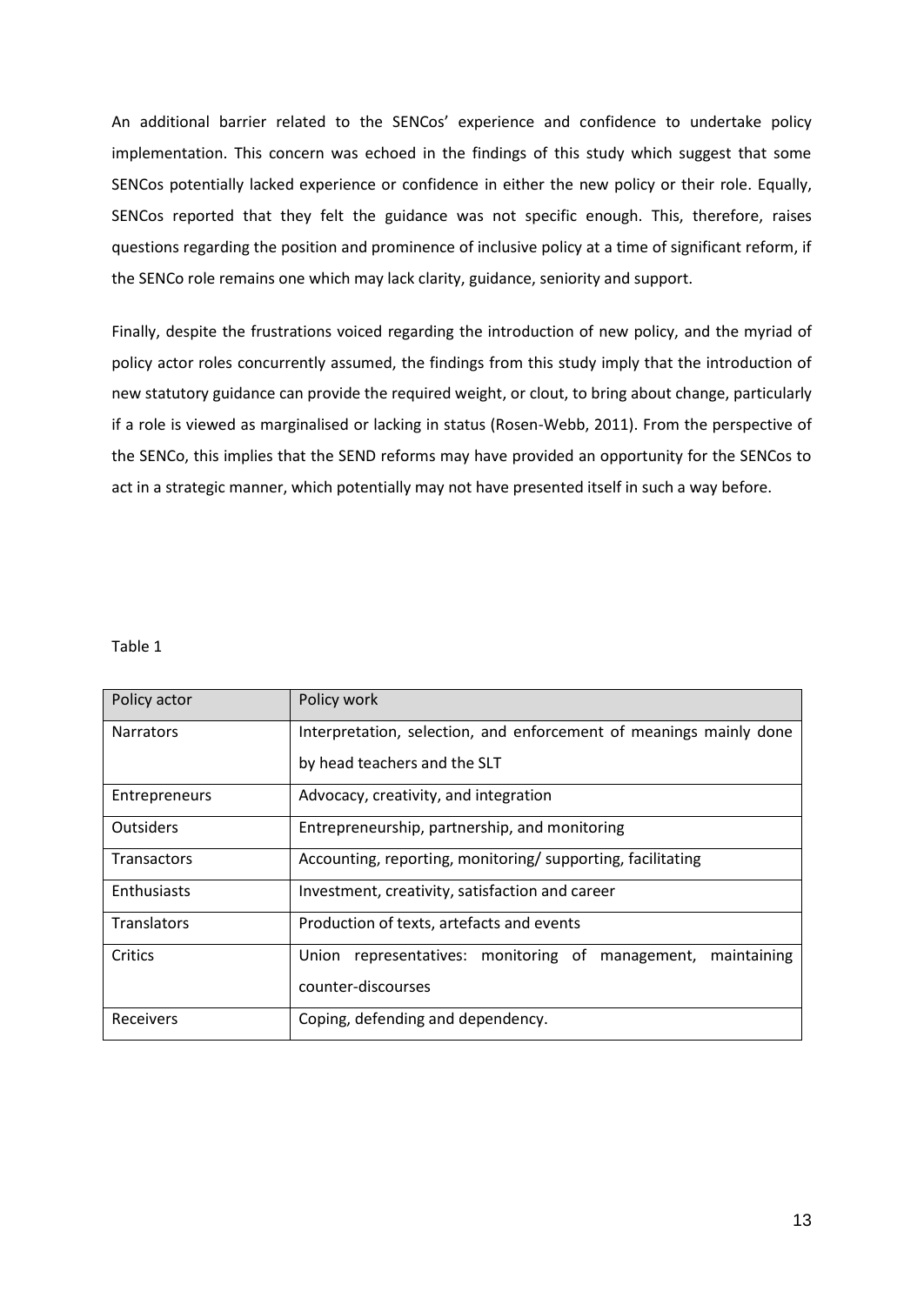# **References**

Audit Commission (2002) *Special Educational Needs: a mainstream issue.* Available at: <http://www.ttrb3.org.uk/audit-commission-special-educational-needs-a-mainstream-issue/> (Accessed:  $4<sup>th</sup>$  May 2016).

Ball, S., Maguire, M. and Braun, A. (2012) *How schools do policy: Policy enactments in secondary schools.* Abingdon: Routledge.

Braun, V. and Clarke, V. (2013) *Successful Qualitative Research: a practical guide for beginners*. London: Sage

Brundrett, M. (2011) 'The implementation of government policy on primary education: from analysis to action', *Education 3-13,* 39 (4), pp. 339-342.

*Children and Families Act 2014,* c. 6. Available at: [http://www.legislation.gov.uk/ukpga/2014/6/pdfs/ukpga\\_20140006\\_en.pdf](http://www.legislation.gov.uk/ukpga/2014/6/pdfs/ukpga_20140006_en.pdf) (Accessed: 1<sup>st</sup> August 2014).

Cowne, E. (2005) The SENCO Handbook: Working within a Whole-school Approach. 5<sup>th</sup> edn. Abingdon: David Fulton.

Department for Children, Schools and Families (DCFS) (2009) *The Lamb Inquiry: Special Educational Needs and Parental Confidence.* Available at:

[http://webarchive.nationalarchives.gov.uk/20130401151715/https://www.education.gov.uk/public](http://webarchive.nationalarchives.gov.uk/20130401151715/https:/www.education.gov.uk/publications/eOrderingDownload/01143-2009DOM-EN.pdf) [ations/eOrderingDownload/01143-2009DOM-EN.pdf](http://webarchive.nationalarchives.gov.uk/20130401151715/https:/www.education.gov.uk/publications/eOrderingDownload/01143-2009DOM-EN.pdf) (Accessed: 2<sup>nd</sup> February 2013).

Department for Education (DfE) (1994) *The Code of Practice on the Identification and Assessment of Special Educational Needs*. London: HMSO.

Department for Education (DfE) (2014a) *Parents feel more supported ahead of radical SEND reforms.*  [Press Release]. 15<sup>th</sup> August 2014. Available at: [https://www.gov.uk/government/news/parents-feel](https://www.gov.uk/government/news/parents-feel-more-supported-ahead-of-radical-send-reforms)[more-supported-ahead-of-radical-send-reforms](https://www.gov.uk/government/news/parents-feel-more-supported-ahead-of-radical-send-reforms) (Accessed: 1<sup>st</sup> September 2014).

Department for Education (DfE) (2014b) *Teaching schools: a guide for applicants*. Available at: <https://www.gov.uk/guidance/teaching-schools-a-guide-for-potential-applicants> (Access 9th December 2018)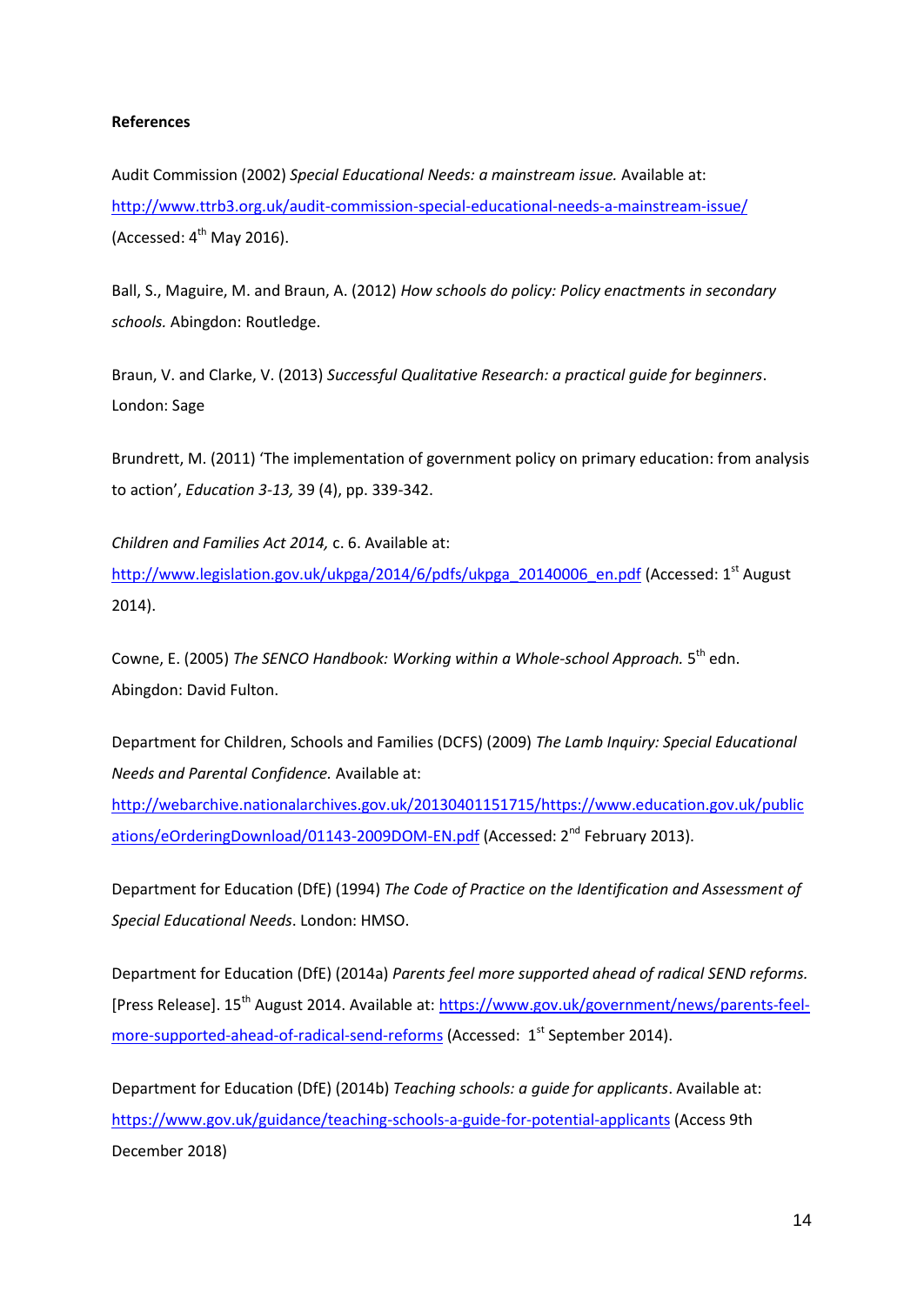Department for Education (DfE) (2014c) *National Curriculum in England: framework for key stages 1 to 4.* Available at: [https://www.gov.uk/government/publications/national-curriculum-in-england](https://www.gov.uk/government/publications/national-curriculum-in-england-framework-for-key-stages-1-to-4/the-national-curriculum-in-england-framework-for-key-stages-1-to-4)[framework-for-key-stages-1-to-4/the-national-curriculum-in-england-framework-for-key-stages-1](https://www.gov.uk/government/publications/national-curriculum-in-england-framework-for-key-stages-1-to-4/the-national-curriculum-in-england-framework-for-key-stages-1-to-4) [to-4](https://www.gov.uk/government/publications/national-curriculum-in-england-framework-for-key-stages-1-to-4/the-national-curriculum-in-england-framework-for-key-stages-1-to-4) (Accessed 4th September 2014).

Department for Education (DfE) (2016) *Schools, pupils and their characteristics: January 2016*  Available at:

[https://www.gov.uk/government/uploads/system/uploads/attachment\\_data/file/552342/SFR20\\_20](https://www.gov.uk/government/uploads/system/uploads/attachment_data/file/552342/SFR20_2016_Main_Text.pdf) 16 Main\_Text.pdf (Accessed: 22nd June 2017).

Department for Education (DfE) and Department of Health (DoH) (2014) *Special Educational Needs and Disability Code of Practice: 0- 25 years.* Available at:

[https://www.gov.uk/government/uploads/system/uploads/attachment\\_data/file/342440/SEND\\_Co](https://www.gov.uk/government/uploads/system/uploads/attachment_data/file/342440/SEND_Code_of_Practice_approved_by_Parliament_29.07.14.pdf) [de\\_of\\_Practice\\_approved\\_by\\_Parliament\\_29.07.14.pdf](https://www.gov.uk/government/uploads/system/uploads/attachment_data/file/342440/SEND_Code_of_Practice_approved_by_Parliament_29.07.14.pdf) (Accessed: 10th September 2014).

Department for Education (DfE) and Department of Health (DoH) (2015) *Special Educational Needs and Disability Code of Practice: 0- 25 years.* Available at:

[https://www.gov.uk/government/uploads/system/uploads/attachment\\_data/file/398815/SEND\\_Co](https://www.gov.uk/government/uploads/system/uploads/attachment_data/file/398815/SEND_Code_of_Practice_January_2015.pdf) [de\\_of\\_Practice\\_January\\_2015.pdf](https://www.gov.uk/government/uploads/system/uploads/attachment_data/file/398815/SEND_Code_of_Practice_January_2015.pdf) (Accessed: 1st February 2015).

Dyson, A. and Gallannaugh, F. (2007) 'National policy and the development of inclusive school practices: a case study', *Cambridge Journal of Education,* 37 (4), pp. 473-488.

Ellis, S. and Tod, J. (2014) 'Chapter 5. Special educational needs and inclusion: reflection, renewal and reality', *Journal of Research in Special Educational Needs,* 14 (3), pp. 205-210.

Glazzard, J., Stoke, J., Hughes, A., Netherwood, A. and Neve, L. (2015) *Teaching And Supporting Children With Special Educational Needs And Disabilities In Primary Schools*. London: Learning Matters.

Hallett, F. and Hallett, G. (eds.) (2010) *Transforming the role of the SENCo: achieving the national award for SEN coordination.* Maidenhead: Oxford University Press.

House of Commons Education and Skills Committee (2006) *Special Educational Needs: third Report of the Session* 2005-06. (HC 478-1). London: The Stationery Office.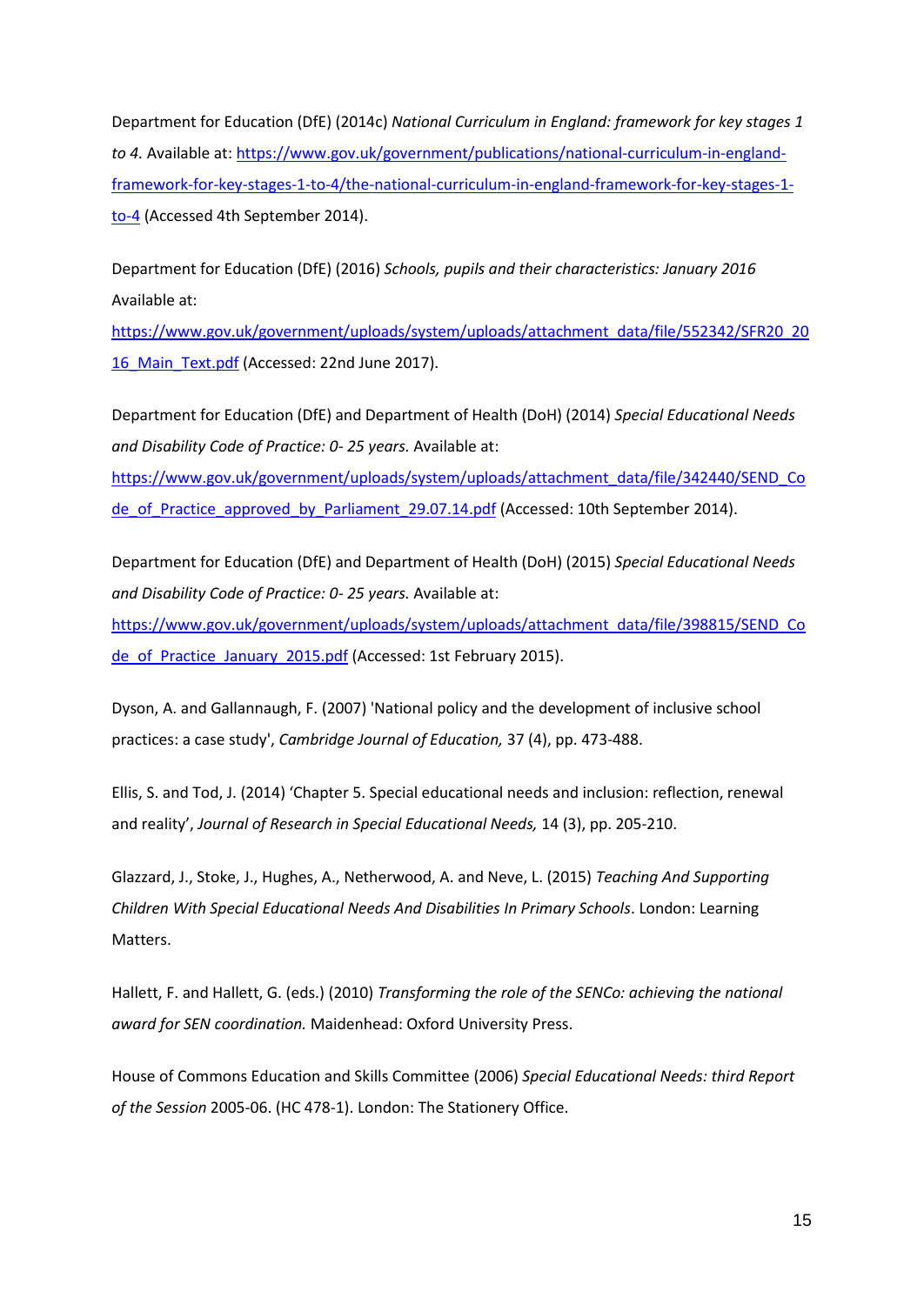Layton, L. (2005) 'Special educational needs coordinators and leadership: a role too far?' *Support for Learning,* 20 (2), pp. 53-59.

Lehane, T. (2016) '"SEN's completely different now": critical discourse analysis of three "Codes of Practice for Special Educational Needs" (1994, 2001, 2015)', *Educational Review*, 69 (1) pp. 51-67.

Norwich, B. (2014) 'Changing policy and legislation and its effects on inclusive and special education: a perspective from England', *British Journal of Special Education,* 41 (4), pp. 40.

Oldham, J. and Radford, J. (2011) 'Secondary SENCo leadership: a universal or specialist role?', *British Journal of Special Education,* 38 (3), pp. 126-134.

Pearson, S. (2008) 'Deafened by silence or by the sound of footsteps? An investigation of the recruitment, induction and retention of special educational needs coordinators (SENCOs) in England', *Journal of Research in Special Educational Needs,* 8 (2), pp. 96-110.

Pearson, S. (2010) 'The role of Special Educational Needs Co-coordinators (SENCOs): 'To be or not to be'', *Psychology of Education Review,* 34 (2), pp. 30-38.

Pearson, S., Mitchell, R. and Rapti, M. (2015) "I Will Be 'Fighting' Even More for Pupils with SEN: SENCOs' Role Predictions in the Changing English Policy Context', *Journal of Research in Special Educational Needs,* 15 (1), pp. 48-56.

Poon-McBrayer, K.F. (2012) 'Implementing the SENCo System in Hong Kong: An Initial Investigation', *British Journal Of Special Education*, 39 (2), pp. 94-101.

Qureshi, S. (2014) 'Herding cats or getting heard: The SENCo-teacher dynamic and its impact on teachers' classroom practice', *Support for Learning,* 29 (3), pp. 217-229.

Robertson, C. (2012) 'Special educational needs and disability co-ordination in a changing policy landscape: making sense of policy from a SENCo's perspective', *Support for Learning,* 27 (2), pp. 77- 83.

Rosen-Webb, S. (2011) 'Nobody tells you how to be a SENCo', *British Journal of Special Education,* 38 (4), pp. 159-168.

Szwed, C. (2007a) 'Reconsidering the role of the primary special educational needs co-ordinator: policy, practice and future priorities', *British Journal of Special Education,* 34 (2), pp. 96-104.